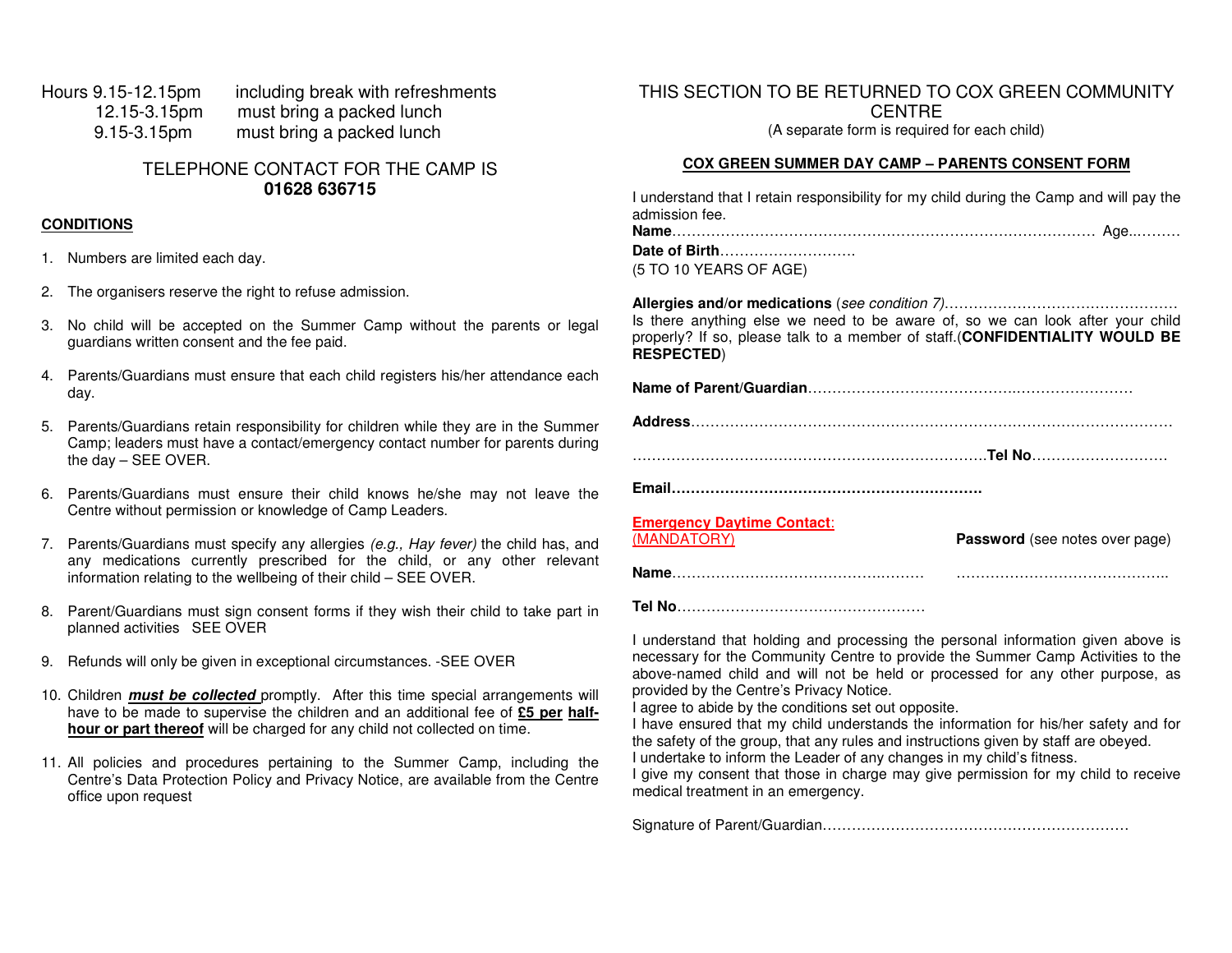### **Please make all cheques payable to: -**

Cox Green Community Centre

*Tick AM and PM for all day attendance* 

| <b>August</b>        | <b>MON</b><br>1st | <b>TUES</b><br>2nd | <b>WEDS</b><br>3rd | THUR<br>4th | <b>FRI</b><br>5th |
|----------------------|-------------------|--------------------|--------------------|-------------|-------------------|
| $AM$ 9.15-12.15      |                   |                    |                    |             |                   |
| <b>PM</b> 12.15-3.15 |                   |                    |                    |             |                   |
|                      |                   |                    |                    |             |                   |

| <b>August</b>        | <b>MON</b><br>8th | <b>TUES</b><br>9th | WED<br>10 <sub>th</sub> | <b>THUR</b><br>11th | <b>FRI</b><br>12th |
|----------------------|-------------------|--------------------|-------------------------|---------------------|--------------------|
| AM 9.15-12.15        |                   |                    |                         |                     |                    |
| <b>PM</b> 12.15-3.15 |                   |                    |                         |                     |                    |

| <b>August</b>        | <b>MON</b><br>15th | <b>TUES</b><br>16th | WED<br>17th | <b>THUR</b><br>18th | <b>FRI</b><br>19 <sub>th</sub> |
|----------------------|--------------------|---------------------|-------------|---------------------|--------------------------------|
| AM 9.15-12.15        |                    |                     |             |                     |                                |
| <b>PM</b> 12.15-3.15 |                    |                     |             |                     |                                |

#### **CONSENT FORM**

 Please note any activity from the activities list you do not wish your child to participate in. (e.g., football, etc.…)

To give your consent sign below

| OFFICE USE ONLY   |  |
|-------------------|--|
| <b>TOTAL PAID</b> |  |

\_\_\_\_\_\_\_\_\_\_\_\_\_\_\_\_\_\_\_\_\_\_\_\_\_\_\_\_\_\_\_\_\_\_\_\_\_\_\_\_\_\_\_\_\_\_\_\_\_\_\_\_\_\_\_\_\_\_\_\_\_\_

## **COX GREEN COMMUNITY CENTRE**

# **SUMMER DAY CAMP INFORMATION**

## **SUMMER 2022**

For children from Cox Green and Woodlands Park

Contact Telephone Number for the Summer Camp is **01628 636715** 

> **…………………………………………….** Is registered for the Summer Day Camp on

**August 1st-5<sup>th</sup>**,  $8^{th}$ -12<sup>th</sup>, 15<sup>th</sup>-19th am & pm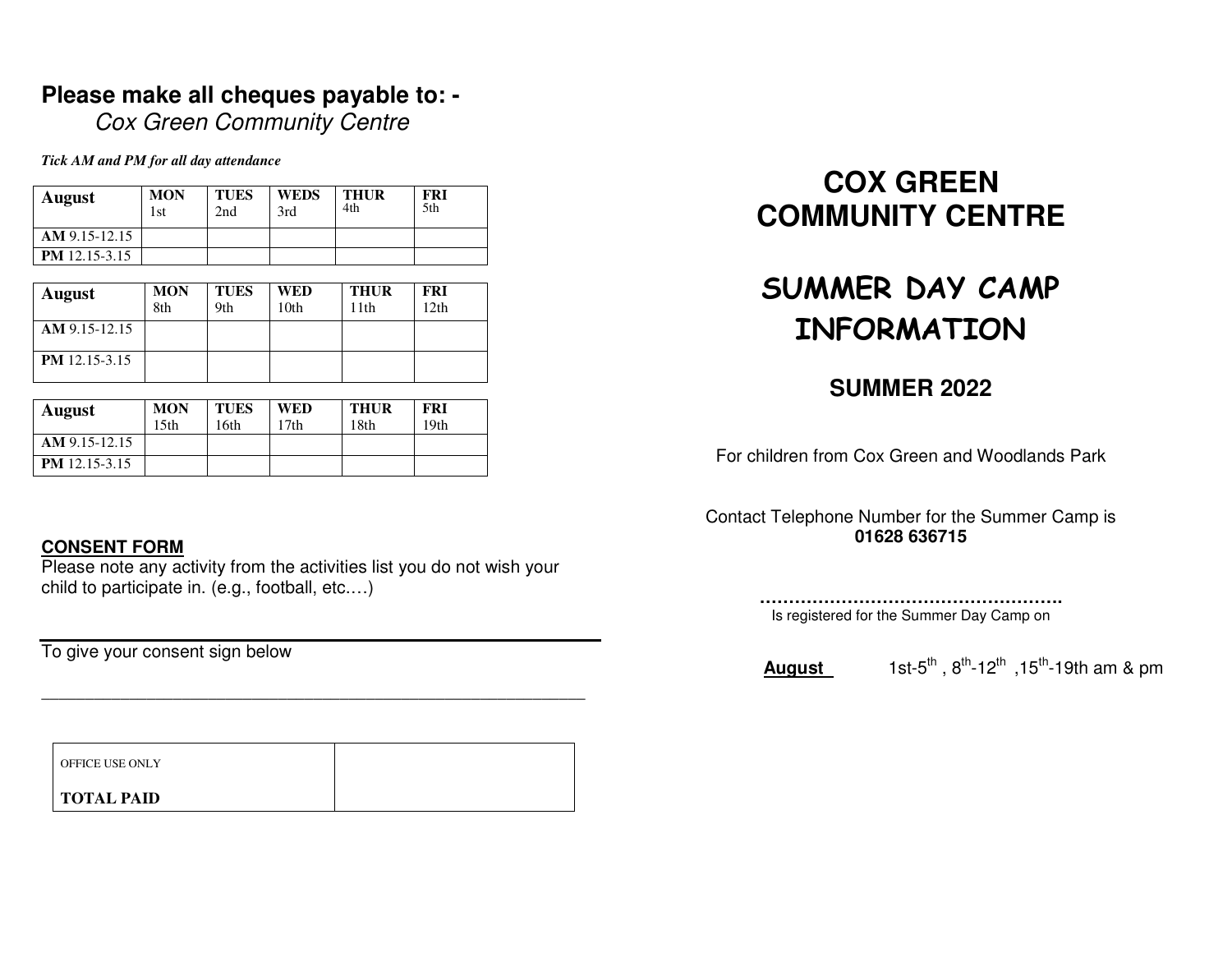#### **COX GREEN COMMUNITY CENTRE**

A few notes to answer any questions you may have.

#### **Arrivals**

 Please ensure that your child registers at the desk by the entrance door. Your child will be shown where to leave his/her things. Please let us know if your child brings medication, which should be left in the Centre office and ensure it is labelled. Consult with the Camp Leader. Please note **MOBILE PHONES** are **NOT PERMITTED** in Summer Camp

#### **Medication**

 A record will be kept if we administer any of the medication currently prescribed. No other medication of any kind will be given. We are unable to administer sun block lotions, so ensure it is applied before arrival.

#### **Activities**

 Children are encouraged to join in all group activities, which may include cooking, craftwork, games, competitions, etc. We also have a quiet corner for reading, board games etc. that may be used.

#### **Break Times**

 Children are provided with a drink and snack at break time. If the weather is very hot it may include ice pops.

#### **Sickness**

 If your child becomes ill during the Camp, we will inform you. Obviously, if your son/daughter has been unwell before the start, please do not bring them to the Centre until at least **48 hours** has passed.

#### **Unruly Behaviour / Bullying**

Members of staff deal with minor misdemeanours. If the problem persists, parents are informed. Serious misbehaviour will result in exclusion from Summer Camp.

 If your child has any concerns, please let us know immediately. Children come here to enjoy themselves and it is unfair that one may upset another by their thoughtless action.

#### **Helpers**

 Parents are welcome to volunteer as helpers, help is always appreciated even for just one session or clearing up. Please let the office know if you are interested.

#### **Password**

 We have a Password system in place for the Summer Camp. Anyone other than a parent collecting your child will need to provide the password given at registration.

#### **Departures**

 Please ensure that your son/daughter is collected promptly at the end of their session. If you are running late, please call the Centre office to let us know. After this time special arrangements will have to be made to supervise the child and an additional fee of **£5.00 per half**-**hour or part thereof** will be charged for any child not collected on time. Children must wait inside the building to be collected; on no account will they be allowed to wait in the car park.

If there are any further points you may wish to discuss, please contact Rose or Linda in the Centre office on 01628 636715 or email us at manager@coxgreen.org.uk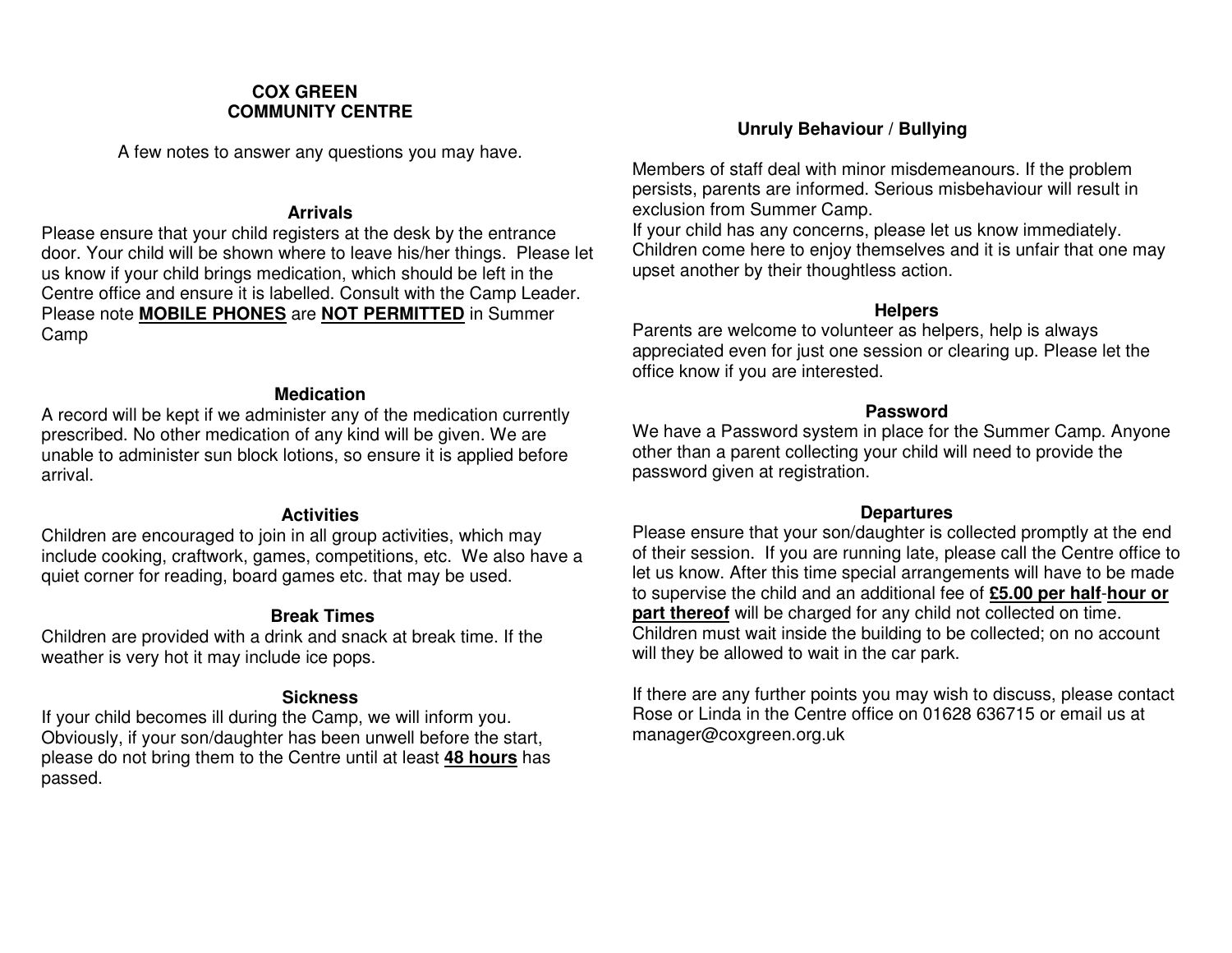#### **COX GREEN COMMUNITY CENTRE SUMMER DAY CAMP**

#### **SUMMER 2022**

**WHEN:** 

**August** 1st  $-5^{th}$ , 8-12th<sup>th</sup>, 15<sup>th</sup>-19<sup>th</sup> am & pm

**WHERE:** In and around the Community Centre.

**WHO:** Children who are between 5 years and 10 years old from Cox Green and Woodlands Park in the first instance.

**COST:** £10 per child per session - to include a drink and a snack at break times, or £18 all day (need to bring a packed lunch)

**IMPORTANT -**There are limited places available on the Camp each session. Places cannot be guaranteed unless the Admission Fee is paid in advance for each session you wish your child to attend. These payments and the REGISTRATION FORM should be returned to the Community Centre at the following time **ONLY: -** 

**REGISTRATION Will be held on** 

**MONDAY 27th JUNE 3.30-5pm COX GREEN RESIDENTS ONLY** 

**Wednesday 6th July 3.30-5pm Everyone**